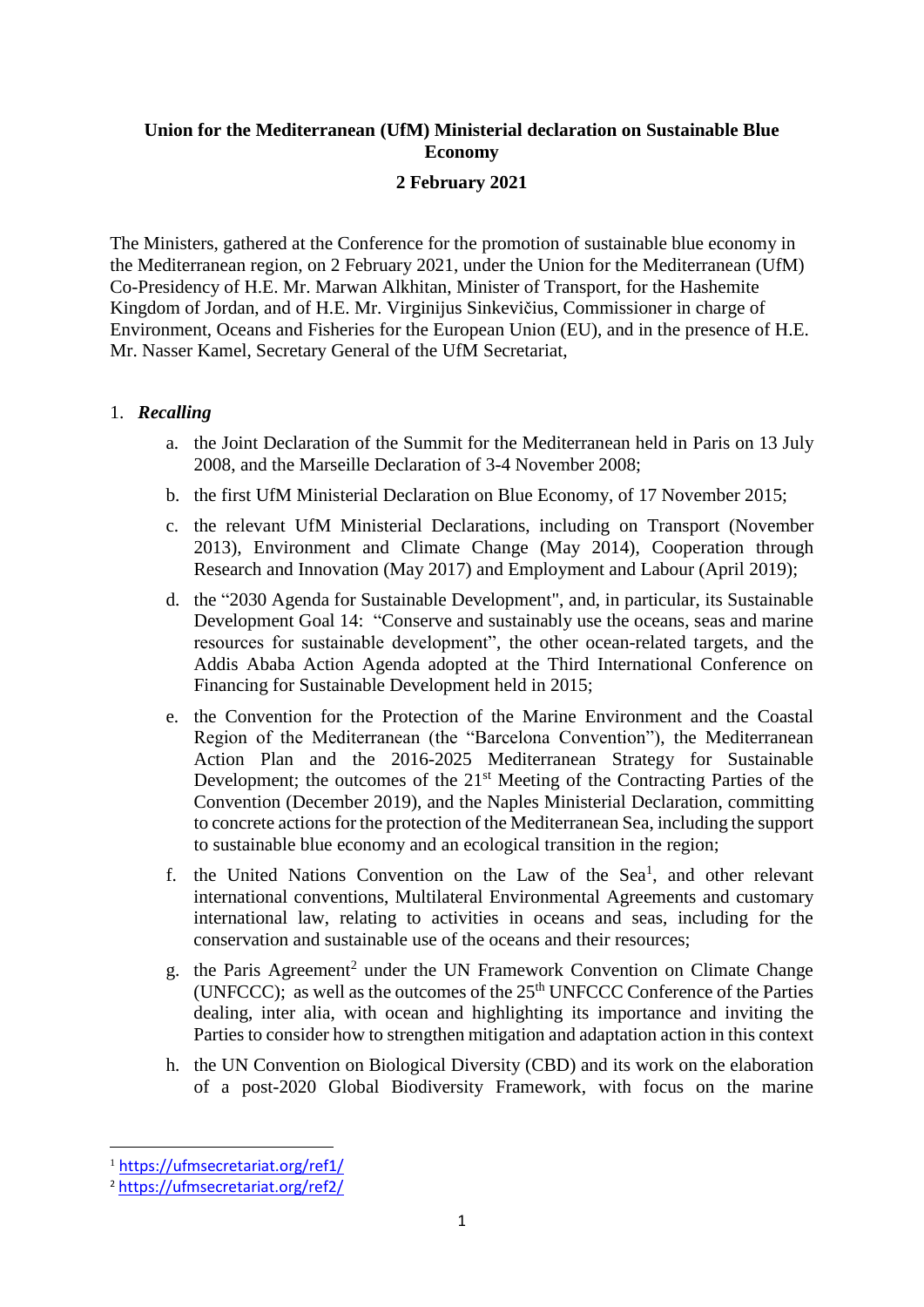environment, to be adopted at the 15th meeting of its Conference of the Parties (COP 15).

- 2. *Recognizing* the 2020 deadline as critical for the achievement of Agenda 2030, in particular SDG14 on the conservation and sustainable use of oceans, seas and marine resources and *taking note* of the upcoming international fora like the UN Ocean Conference, the International Union for Conservation of Nature (IUCN) World Conservation Congress and the 2021-2030 UN Decade of Ocean Science for Sustainable Development;
- 3. *Recalling* the political mandate of and the recommendations from the 2015 UfM Ministerial Declaration on Blue Economy and *taking note of* the "Review of the implementation of the Ministerial Declaration on Blue Economy" prepared by the UfM Secretariat;
- 4. *Welcoming* the successful completion of the following deliverables:
	- a. the establishment of the UfM Blue Economy Working Group<sup>3</sup>;
	- b. the establishment of the 'Mediterranean Blue Economy Stakeholder Platform'<sup>4</sup>;
	- c. the adoption by several UfM countries of blue economy strategies following a crosssectorial approach and developed in close association with stakeholders;
	- d. the establishment of a technical assistance facility to support regional policy dialogue on Integrated Maritime Policy and capacity building activities in various sectors of the blue economy, particularly to the benefit of southern Mediterranean countries;
	- e. the launch of the 'Initiative for the sustainable development of the blue economy in the western Mediterranean' (WestMED) and the Algiers' Ministerial declaration on Blue economy (December 2018);
	- f. the expansion of the Research and Innovation for Blue Jobs and Growth in the Mediterranean area (BLUEMED Initiative) with the aspiration to gradually include all UfM countries, in close collaboration with the UfM Secretariat; and
	- g. the launch of numerous programmes and projects co-funded by various European Union's instruments such as Horizon 2020, the European Maritime and Fisheries Fund, the European Neighbourhood Instrument, the European Regional Development Fund and the Connecting Europe Facility Programme;
- 5. *Taking note of* the relevant inputs provided by blue economy stakeholders through the online consultation organised by the UfM secretariat in March 2020;
- 6. *Concerned* by the significant impact of the COVID-19 pandemic on economic activity and employment in the Mediterranean region and that this socio-economic crisis may exacerbate pre-existing inequalities among countries and within communities;
- 7. *Taking into account* that, much like maritime activities themselves, the negative effects of the pandemic too are interconnected; and that any strategy or intervention to speed up recovery and make the blue economy more resilient should therefore apply across sectors and consider possible cross-border effects;

 $\overline{a}$ 

<sup>3</sup> The 'Blue Economy Working Group' replaced the 'Working Group on Integrated Maritime Policy (IMP) in the Mediterranean', following the 2015 UfM Ministerial Declaration on Blue Economy.

<sup>4</sup> The ['Mediterranean Blue Economy Stakeholder Platform'](http://www.medblueconomyplatform.org/#gsc.tab=0) replaced the Virtual Knowledge Centre and took into the increasing needs expressed by the blue economy stakeholders, as per the 2015 UfM Ministerial Declaration on Blue Economy.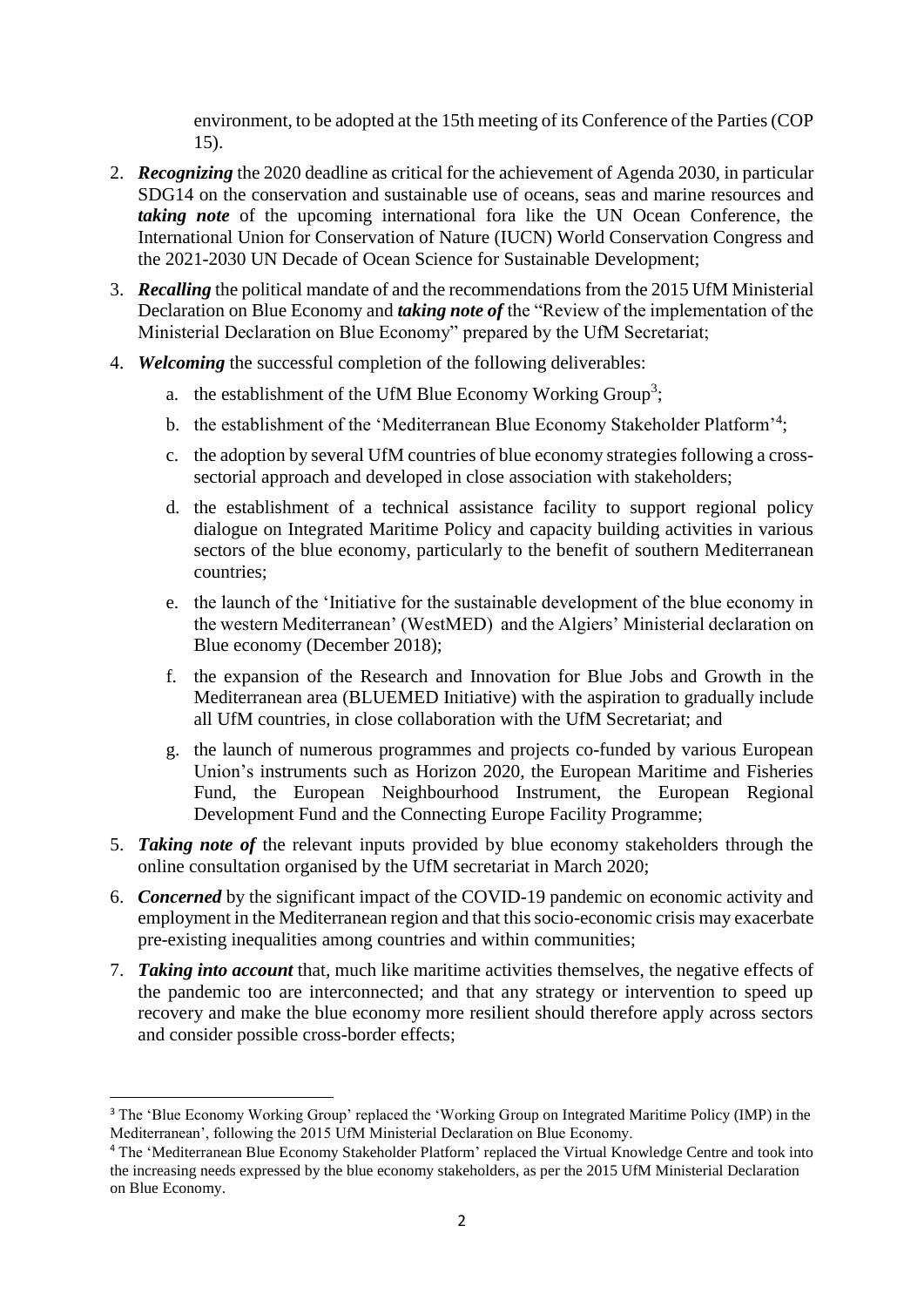### 8. *Stressing*

- a. the growing environmental and climate-related challenges facing the entire region, which are exacerbated by rapid population growth and coastal urbanisation together with unsustainable use of marine resources;
- b. the fact that the risks for outbreaks of zoonotic diseases with pandemic potential are increased by the impact of climate change and human pressures on ecosystems, which also result in enhanced vulnerability;
- c. the need to adequately address environmental and climate-related challenges facing the entire region, as well as their cumulative impacts to ensure the social well-being of current and future generations in the region;
- d. the importance of the application of the ecosystem-based approach, the precautionary principle and the use of the best-available scientific advice for the development of relevant policies and measures;
- *9. Reaffirming* the potential of the blue economy to promote sustainable growth, decent work and reduce poverty in the Mediterranean;
- **10.** *Considering* that the sustainable blue economy encompasses all maritime and coastal activities that reconcile economic growth, improved livelihoods and social inclusion with the protection of marine and coastal ecosystems and biodiversity, sustainable resource use and climate change mitigation and adaptation;

### 11. *Acknowledging*,

- a. the need to enable all Mediterranean countries to fully enjoy the benefits of a sustainable blue economy through adequate finance, capacity building and technology transfer, taking into account the countries' needs and priorities;
- b. the need to strengthen citizen and stakeholder engagement and in particular the involvement of the younger generations;
- 12. Ministers *reaffirm* the important role of the Union for the Mediterranean in enhancing regional and sub-regional cooperation, supporting integration and partnership, and the need to provide the Secretariat of the Union for the Mediterranean with the adequate support and the necessary means to properly perform its function;
- 13. Ministers *agree* that coordinated, comprehensive and coherent policy responses are necessary to speed up recovery of the blue economy in the Mediterranean and ensure its long term sustainability and *call for* further action in the following areas:

### **As regards governance and the future of sea basin strategies in the Mediterranean region:**

- 14. Ministers *task* the UfM Secretariat to reinforce dialogue between UfM member countries and stakeholders on the sustainable blue economy, maximizing regional coordination, partnerships, opportunities for cooperation and pooling of resources – in close cooperation with the UNEP/MAP Barcelona Convention and other relevant partners, and *commit* to continue their constructive work within the Blue Economy Working Group;
- 15. Ministers *welcome* the proposals made by civil society representatives of 10 countries within the Summit of the Two Shores to develop concrete projects in the fields of sustainable development, support to Mediterranean youth, development of digital technology, culture and circular economy;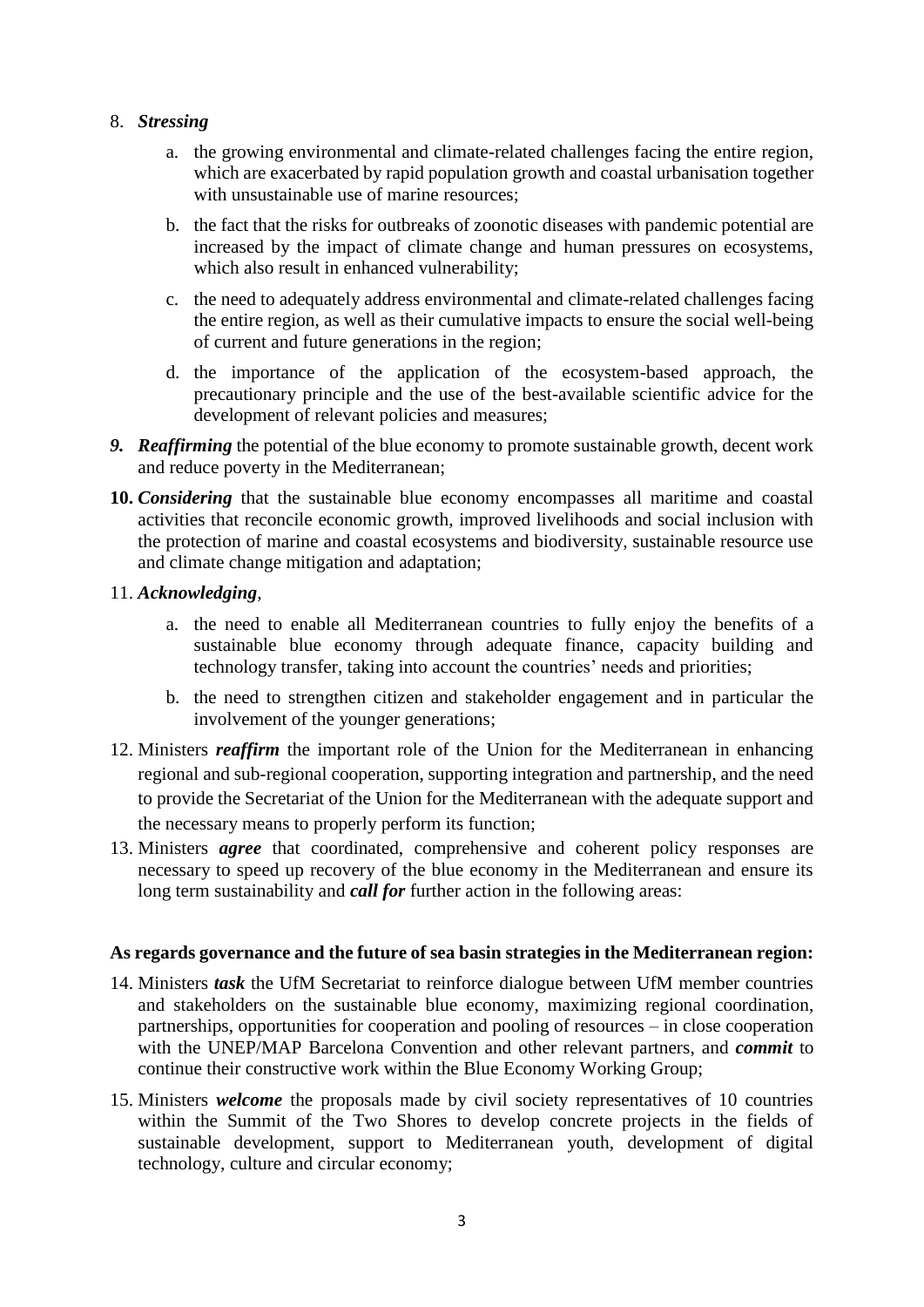- 16. Ministers *take note of* the on-going implementation of the European Union Strategy for the Adriatic and Ionian Region (EUSAIR) and *call* participating member countries to make full use of future European Structural and Investment Funds (ESIF) and the Instrument for pre-Accession (IPA), including Interreg programmes, to actively support the development of sustainable blue economy in the Adriatic and Ionian region;
- 17. Ministers *recognise* both the WestMED initiative and the EUSAIR as successful examples of cooperation, focused on clear goals, priorities and measurable targets and as a catalyst for the development of sustainable blue economy projects in the region;
- 18. Ministers *call* for further opportunities for exchange of experiences and best practices, as well as cooperation between the countries of the Mediterranean region, maximizing the potential of the above mentioned two sub-regional initiatives and encourage the involvement of other UfM countries in relevant activities;
- 19. Ministers *call* on relevant Managing Authorities<sup>5</sup> and participating countries to further enhance synergies between future Interreg programmes and other European Union funds, aligning them to the extent possible to address the needs of the whole region whilst avoiding double funding, and promoting their contribution to the achievement of policy objectives set out either in the UfM context, or within the context of agreements between the European Union and third countries, or within the context of other regional cooperation agreements;
- 20. Ministers *encourage* the engagement of all the relevant national and local authorities;
- 21. Ministers *call* on other donors to further support the fruitful cooperation in the region and complement the ongoing and future actions, as possible and opportune;

### **As regards marine research and innovation, skills, careers and employment:**

- 22. *Concerned* about the disparities in research and innovation and their potential impact on the sustainable development of blue economy in the region;
- 23. *Concerned* about the mismatch between the skills of the labour force and the evolving needs of the industry, as well as a shortage of attractive jobs in the sector;
- 24. Ministers *welcome* the ongoing implementation of the BLUEMED Initiative and its Strategic Research and Innovation Agenda, as well as its various work strands;
- 25. Concerned about the lack of systematic data relating to the impact of climate change on oceans, Ministers welcome the continuation of the European Union's Copernicus programme as a key enabler for environmental monitoring, adaptation to climate change and development of blue economy;

### 26. Ministers *reaffirm:*

- a. the need to invest in socioeconomic observatories and provide scientific evidence to support integrated approaches to the development of the sustainable blue economy;
- b. that research and innovation investments at all levels are needed to address key challenges of the region, provide tailor-made solutions for society at large and create new and sustainable business opportunities in the blue economy;

<sup>&</sup>lt;sup>5</sup> Managing Authorities are national authorities in charge of the European Union financial programmes.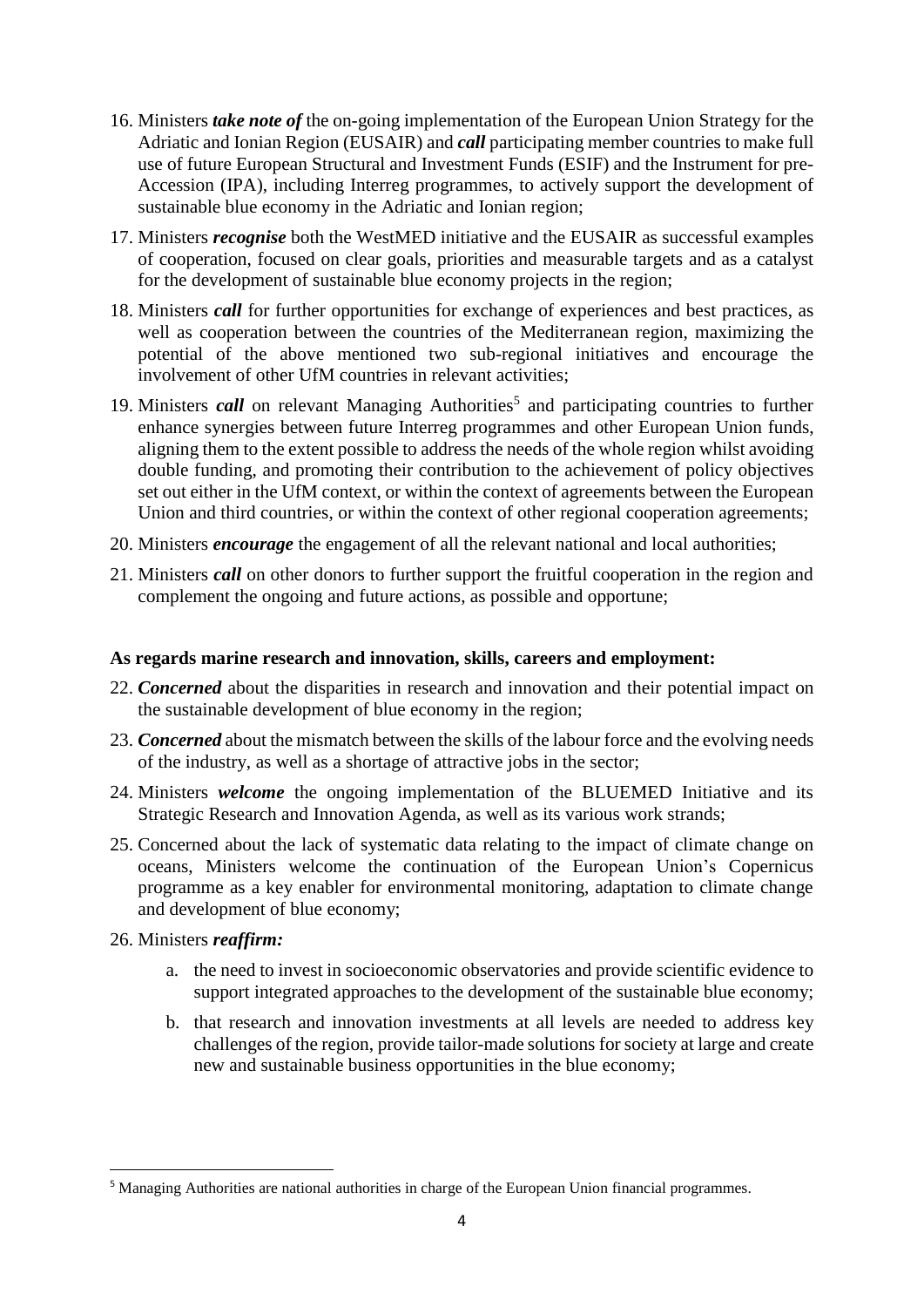- c. the need to prioritize education, vocational training and scientific capacity including technology transfer to anticipate transformative technological trends and promote just transitions;
- d. the importance of working closely with the private sector to promote innovation and identify and address skills gaps;

### 27. Ministers *call for*

- a. The uptake of the BLUEMED Implementation Plan and the continuation of the BLUEMED Initiative for Blue Jobs and Growth in the Mediterranean region under Horizon Europe, as a key element for an integrative implementation of the Research and Innovation Agenda for the Mediterranean through a coordinated multiprogramme effort;
- b. The promotion of the Startup Europe Mediterranean (SEMED) initiative, aiming, in partnership with BLUEMED, to connect all the actors of the innovation system in the Mediterranean area as well as other instruments and initiatives to support the sustainable development, job creation and competitiveness of Blue economy SMEs;
- c. The continuation and further development of the Copernicus marine service to tackle coastal challenges as called by the MED7 group white paper "*Copernicus for the blue economy in the Mediterranean sea and beyond*";
- d. The establishment of blue economy clusters including transnational ones, the strengthening of existing clusters, and increased cooperation between national clusters in the Mediterranean;
- e. Stakeholders to work together in sector-specific partnerships to develop and implement strategies to address skill gaps and promote decent work and tailored training for blue economy sectors;
- f. Further use of the Mediterranean Blue Economy Stakeholder Platform managed by the UfM Secretariat to facilitate contacts between existing education networks, exchange information including pedagogic tools and serve as an interface for mobility programs;
- g. The UfM countries to collaborate in the relevant international fora to adapt training and education requirements for maritime-related professions, in view of technological developments and climate-related commitments;

### **As regards sustainable food from the sea: fisheries and aquaculture**

- 28. *Stressing* that Mediterranean fisheries are of vital importance for food security, and provide essential socio-economic value for vulnerable coastal communities across the region;
- 29. Ministers *recall* the important role played by the General Fisheries Commission for the Mediterranean (GFCM) as the key pillar for regional cooperation on fisheries and *urge* all UfM member countries to comply with the management recommendations adopted by the GFCM with the view to sustainably manage key stocks in the region and develop sustainable aquaculture;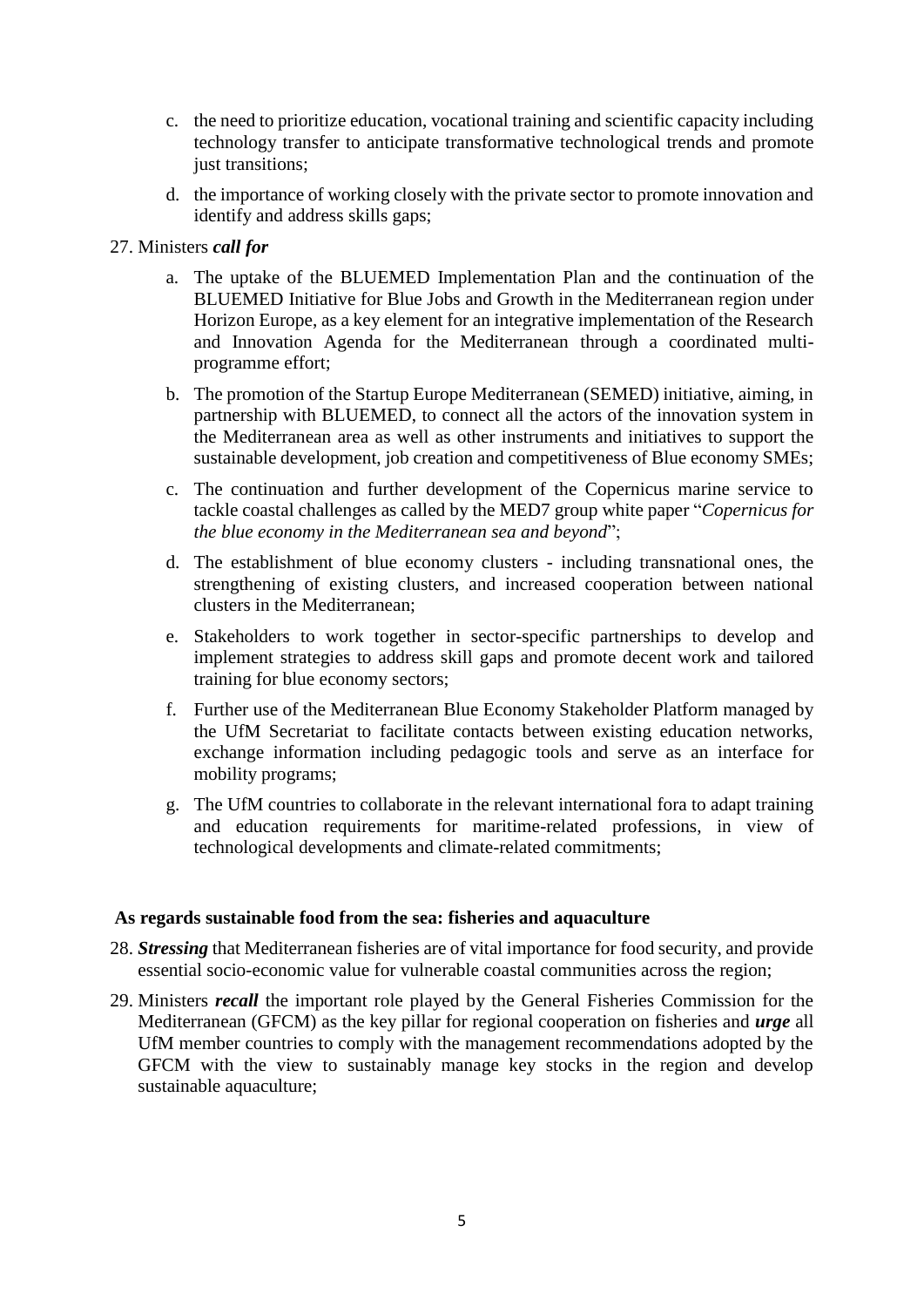- 30. Ministers *welcome* the adoption of the MedFish4Ever Ministerial Declaration<sup>6</sup> as a strong political commitment to ensure the environmental, social and economic sustainability of Mediterranean Sea fishery resources for present and future generations;
- 31. Ministers *strongly encourage* the adoption of an ambitious new GFCM strategy for the period 2021-2025 to further turn around fisheries governance in the Mediterranean towards increased sustainability;
- 32. Ministers *urge* all UfM member countries to apply an ecosystem-based approach to fisheries management and provide adequate protection of marine environments, notably vulnerable species and sensitive habitats, through the establishment and strengthening of marine protected areas and fisheries restricted areas<sup>7</sup>;
- 33. Ministers *emphasize* the urgent need to reduce anthropogenic driven impacts, such as climate change, and all forms of pollution, including land-based and sea-based pollution, pollution from air, chemical pollution, excess nutrients, underwater noise as well as the invasive alien species in accordance with the objective of reaching Good Environmental Status within Ecosystem Approach process of the Barcelona Convention;
- 34. Ministers *welcome* initiatives for increased cooperation between the Mediterranean countries in the fight against Illegal, Unreported and Unregulated (IUU) fishing , including inter alia the GFCM's IUU Plan of Action (IPOA-IUU) and the cooperation between the European Fisheries Control Agency (EFCA) and national fisheries control authorities;
- 35. Ministers *recall* the significance of the small-scale fisheries (SSF) sector in supporting the livelihoods of coastal communities across the Mediterranean, and *call for* further support to the GFCM's Regional Plan of Action for Small-Scale Fisheries in the Mediterranean and Black Sea (RPOA-SSF) as a vital political commitment to strengthen and support sustainable SSF in the region as well as their resilience to shocks;
- 36. *Taking into account* the potential for development of aquaculture and blue bio-economy in the Mediterranean, Ministers *emphasize* the GFCM's Strategy for the Sustainable Development of Aquaculture as instrumental to ensure a level playing field in the Mediterranean and bring about a more competitive, sustainable, profitable and equitable aquaculture sector;
- 37. Ministers *call* for further research, innovation and support to SMEs to diversify the sustainable blue bio-economy in the Mediterranean and *invite* UfM countries to invest in market innovation, including ecolabelling and traceability to support more sustainable and resilient seafood systems.

### **As regards sustainable, climate-neutral and zero-pollution maritime transport and ports:**

38. *Taking into account* the vital and strategic role of maritime transport in the Mediterranean, its role in ensuring connectivity among the UfM member countries but also the potential role of the shipping sector in reducing global greenhouse gas emissions and the need for this sector to address environmental, climate change and social-related challenges;

<sup>&</sup>lt;sup>6</sup> The MedFish4Ever Declaration was signed on 30 March 2017 by sixteen countries, notably, Albania, Algeria, Bosnia and Herzegovina, Croatia, Cyprus, France, Greece, Italy, Malta, Monaco, Montenegro, Morocco, Slovenia, Spain, Tunisia and Turkey, as well as, the European Union.

<sup>&</sup>lt;sup>7</sup> Without prejudice to the sovereign rights of states, including in international waters, and in accordance with international laws on the basis of cooperation between countries and provided that they are agreed on the relevant areas.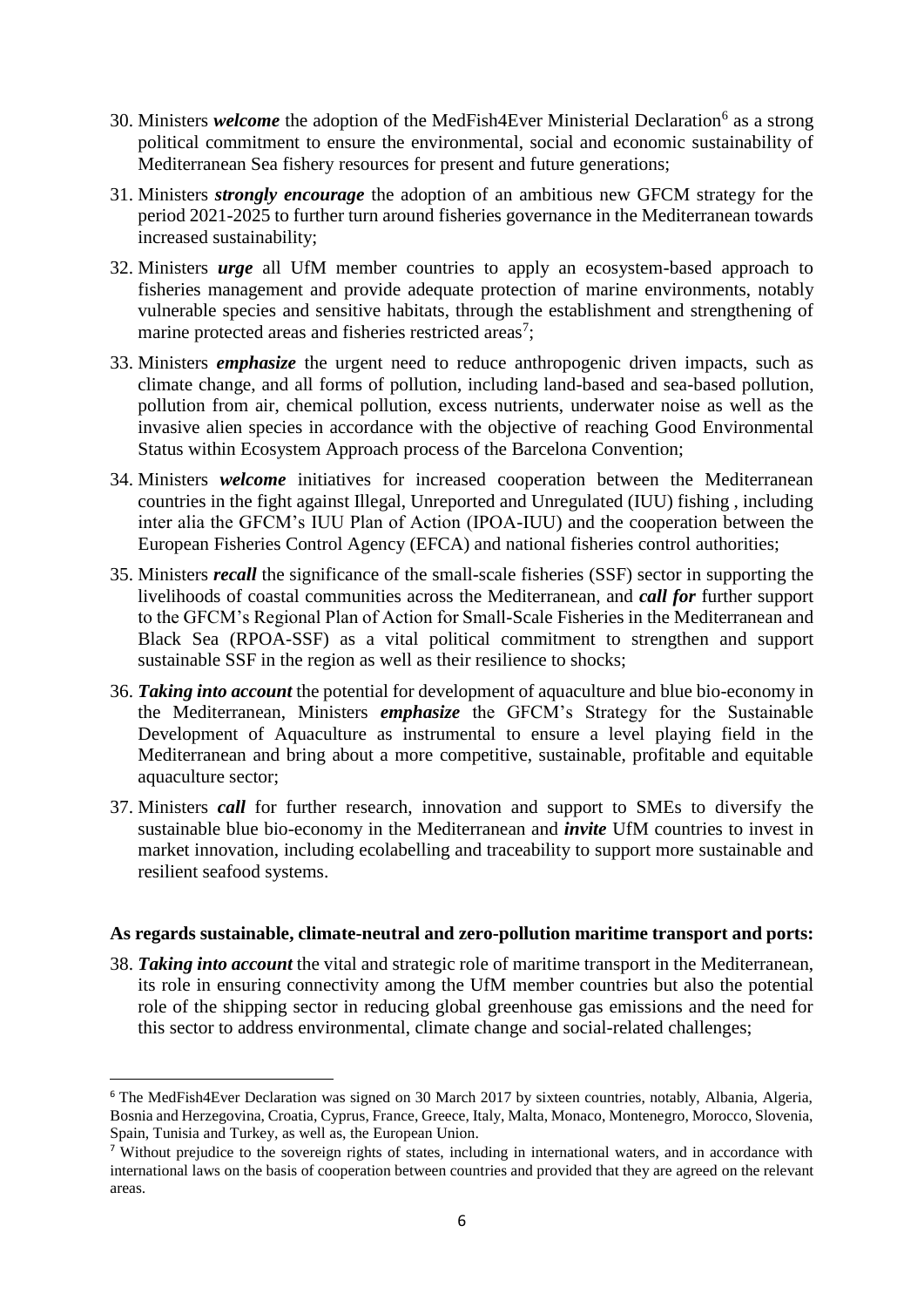- 39. *Recalling* the UfM Ministerial declaration on transport and the Regional Transport Action Plan for the Mediterranean, and *welcoming* the ongoing work towards a UfM Strategic Action Plan for Transport Connectivity;
- 40. Ministers *welcome* the entry into force in 2020, of the International Maritime Organisation's (IMO) requirement setting the global 0.50% sulphur limit in marine fuels, under Annex VI to the International Convention for the Prevention of Pollution from Ships (MARPOL), to reduce relevant air pollution worldwide including in the Mediterranean basin;
- 41. Ministers *stress the importance for* all UfM member countries to comply with the 0.50% sulphur limit in marine fuels and *call upon* all riparian UfM member countries, which have not already done so, to ratify the Annex VI to the MARPOL Convention as soon as possible, to maximise health and environmental benefits,
- 42. Ministers *welcome* the decision by the Contracting Parties to the Barcelona Convention, in December 2019, to adopt the roadmap for a proposal for the possible designation of the Mediterranean Sea, as a whole, as a Sulphur Oxide Emission Control Area (SOx ECA), pursuant to MARPOL Annex VI, with the view to submit a proposal to IMO in 2022 based on the outcome of the socio-economic studies and the decision of COP 22, and *support* its timely preparation in order that the Med SOx ECA enter into force as soon as possible, according to the above roadmap;
- 43. To promote the transition of the Mediterranean fleets and ports towards carbon-neutrality and zero pollution, Ministers *call for* strengthening expertise and boosting investments in infrastructure taking duly into account the specific needs and priorities of Mediterranean countries; including investments on the provision of Onshore Power Supply and energy saving technologies for ports activities as well as on the development of alternative fuels, and transitional fuels as appropriate, and technical and operational energy efficiency for ships;
- 44. Ministers *encourage* Mediterranean countries to actively cooperate and participate in the implementation of joint projects in the provision of clean energy and technology and *welcome* the establishment of the WestMED Technical Group on Sustainable Transport/ Green shipping;
- 45. Ministers *stress* the importance of developing necessary means for facilitation of maritime trade such as a fully digital administrative environment for waterborne transport that will reduce costs for the operators and increase the efficiency and effectiveness of administrations, including the digitalisation of reporting formalities in ports, necessary for achieving the full benefits of a Maritime Single Window system.
- 46. Ministers *underline* the need to ensure that seagoing vessels are dismantled in a manner which is environmentally sound and respectful of worker's rights; in that regard, they *call* on Mediterranean countries to ratify the Hong Kong International Convention for the Safe and Environmentally Sound Recycling of Ships, and to make sure that vessels flying their flag only get dismantled in facilities which meet high social and environmental standards;

### **As regards interactions between marine litter and the blue economy:**

47. *Considering* the negative impact of plastic and micro-plastic pollution on the marine environment but also on blue economy activities – notably tourism, fisheries and aquaculture;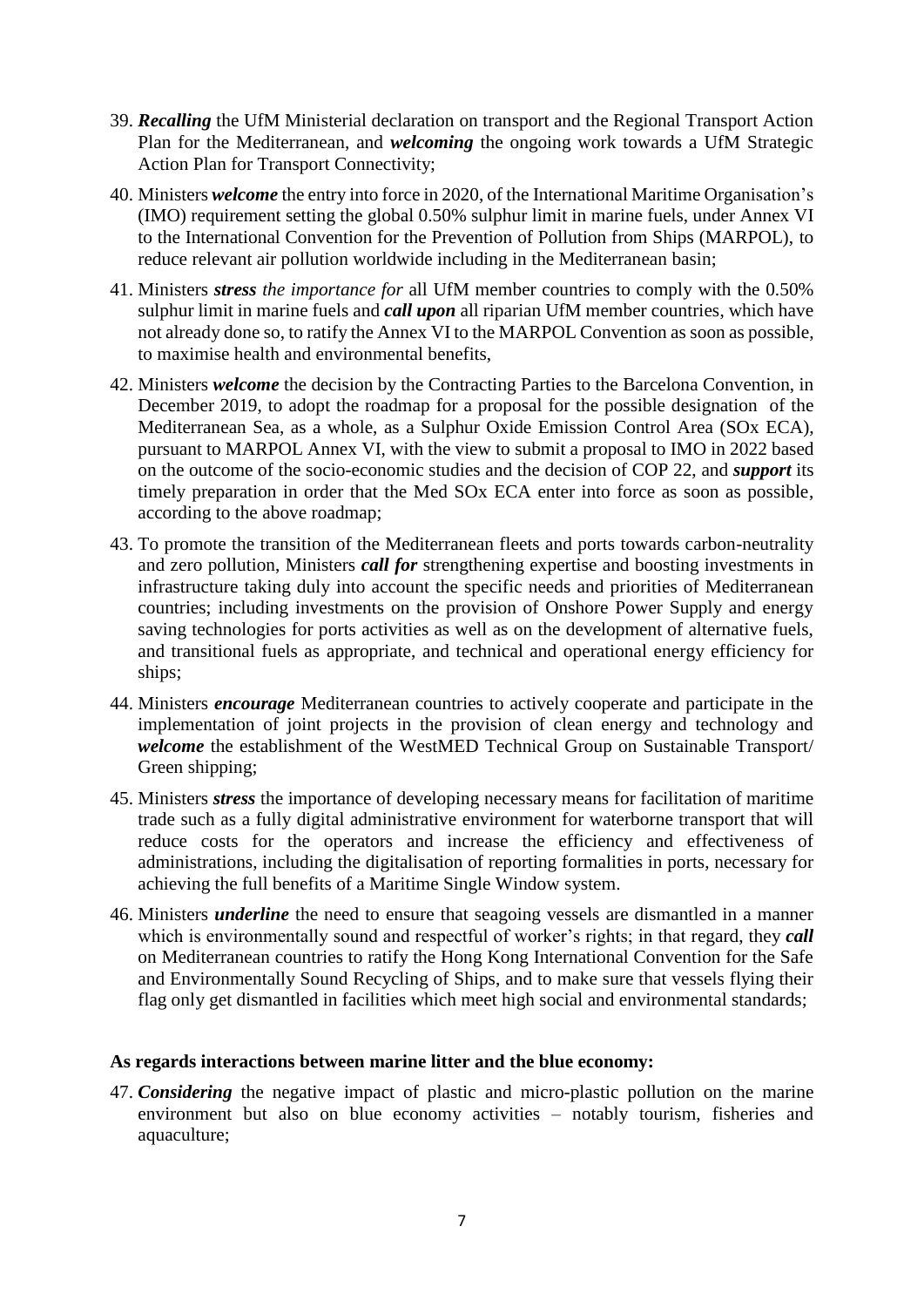- 48. Ministers *welcome* the progress in the implementation of the Regional Action Plan on marine litter management in the Mediterranean, and the application of the Sustainable Consumption and Production approach as per the 2014 UfM Ministerial on Environment and Climate Change, and the following approval of the 2016 Regional Action Plan on Sustainable Consumption and Production (SCP) of the Barcelona Convention;
- 49. Ministers *welcome* the UfM Secretariat's support and actions to promote regional coordination and partnership on marine litter possibly within a wider green, circular economy approach, in close cooperation with the Barcelona Convention Secretariat and many other relevant (international, regional, national and local) stakeholders and frameworks, and *invite* all UfM countries to develop further initiatives to raise public awareness on marine litter and address it, including micro-plastics, through actions that include among others marine litter monitoring and removal;
- 50. Ministers *welcome* the BLUEMED pilot initiative for a 'Healthy, plastic-free Mediterranean Sea', launched in 2018, and *call upon* all UfM countries to contribute to its implementation as appropriate, and notably to identify good practice initiatives which actively engage public and private players, as well as legislation and technological solutions for the prevention of the phenomenon, the recovery and valorisation of plastics already in the sea and the potential for the development of alternatives to plastics;
- 51. Ministers further *welcome* the Barcelona Convention's COP 21 commitment to take urgent action to prevent plastic leakage in the Mediterranean Sea, by promoting prevention measures and circular approaches, and adopting national plans to progressively achieve 100% plastic waste collection and recycling, by 2025;

As regards reduction of marine litter generated by blue economy sectors:

- 52. Ministers *welcome* the International Maritime Organisation Action Plan addressing marine litter and *invite* UfM member countries to improve port reception facilities to ensure proper collection and recycling of waste coming from all maritime activities;
- 53. Ministers *call for* exchange of best practices to address the issue of marine litter from aquaculture and the issue of abandoned, lost or otherwise discarded fishing gear in the framework of the GFCM, and *invite* UfM member countries to engage with fishermen to involve them in the collection of marine litter at sea.

### **As regards coastal and maritime tourism:**

- 54. Ministers *highlight* that coastal and maritime tourism is one of the major economic sectors for Mediterranean countries with their accessible and attractive coastlines and coastal cities, but that this sector has significant impacts on the environment and local population;
- 55. Ministers *highlight* that preserved marine and coastal ecosystems and marine cultural heritage contribute to the attractiveness of coastal areas;
- 56. Ministers *recognise* that relevant policies, including research and innovation, must acknowledge the impacts of tourism activities on coastal areas, and the vulnerability and complexity of the coastal and maritime ecosystems;
- 57. Concerned by the devastating effects of the COVID-19 pandemic on the tourism sector and indirectly on other blue economy sectors, Ministers *agree* to:
	- a. promote policy coordination, stakeholder collaboration and cooperation mechanisms to strengthen the resilience of the tourism sector in the Mediterranean;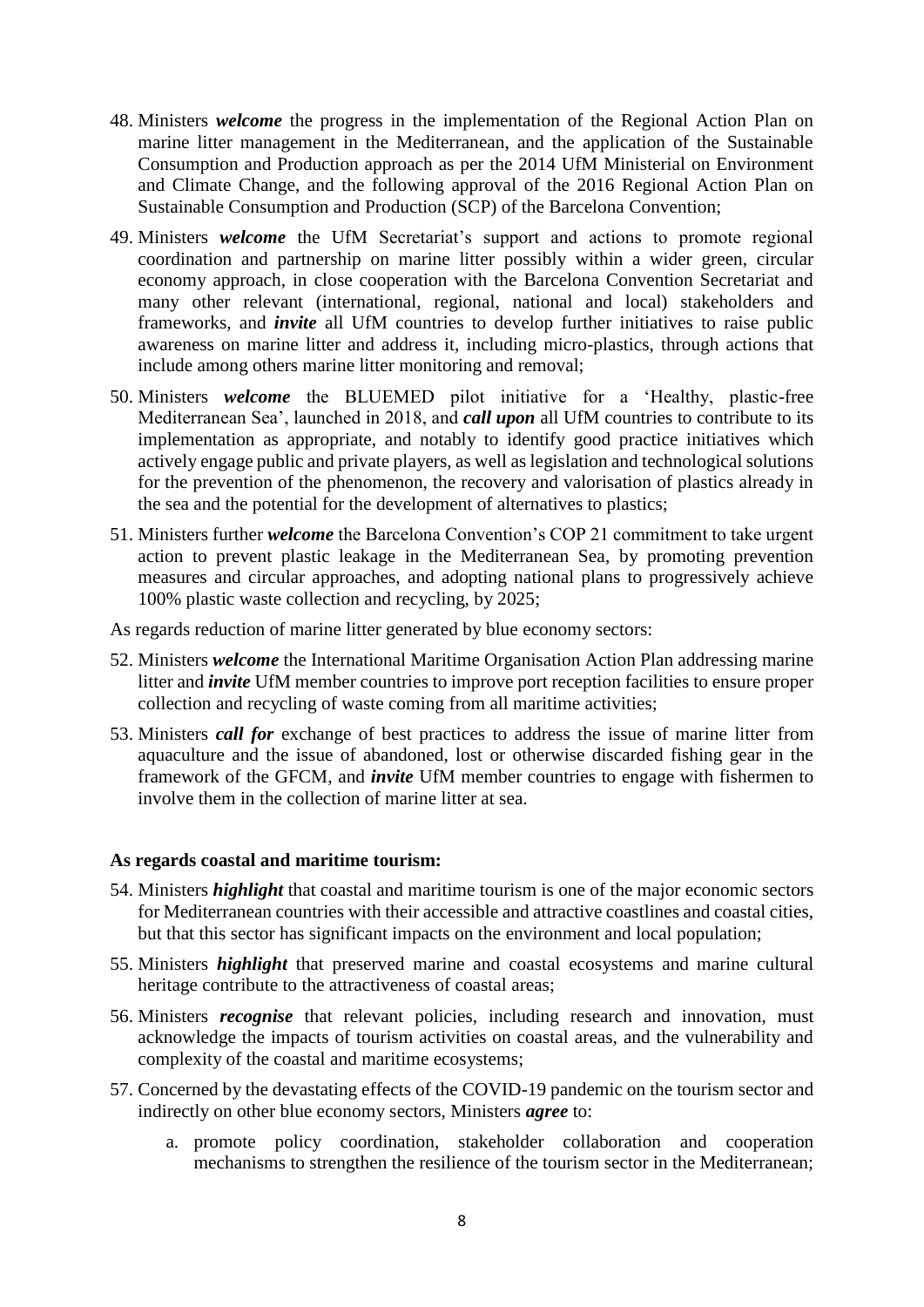- b. develop comprehensive monitoring, evaluation and statistics schemes and promote the digitalization of the sector;
- c. implement sectoral strategies and action plans to green and reduce carbon emissions from the whole tourism industry, including tourism-related maritime transport;
- d. address seasonality and over tourism by promoting the diversification of the tourism offer, encouraging experience-based and slow tourism as well as associating the hinterland;
- e. promote eco-tourism and niche tourism, including activities such as pesca-tourism, culinary tourism, and sport tourism, among others;
- f. promote fiscal and investment policies to support sustainable coastal and marine tourism.

### **As regards Maritime Spatial Planning and Integrated Coastal Zone Management<sup>8</sup> :**

- 58. *Highlighting* the increasing competition for the use of marine and coastal space and resources in the Mediterranean and the need for increased effort to control and minimize the impacts associated with the expansion of activities in coastal areas and at sea while increasing the coverage of Marine Protected Areas;
- 59. Ministers *recognise* that tools such as ecosystem-based Integrated Coastal Zone Management (ICZM) and Maritime Spatial Planning (MSP) are important to enable the development of sustainable blue economy sectors and activities, attract investment, and reduce impacts on the environment;
- 60. Ministers *underline* the importance of preserving and enhancing ecosystems, including vulnerable marine ecosystems notably through well-connected and effectively managed marine and coastal protected areas and *highlight* the importance of preserving the connection with inland wetlands in line with the recommendations adopted under the RAMSAR convention;
- 61. Ministers *take note* of the progressive use as governance tool of ICZM and MSP since the adoption of the 2015 UFM Ministerial Declaration on Blue Economy, *welcome* the work of the Intergovernmental Oceanographic Commission of UNESCO on Maritime Spatial Planning in the western Mediterranean and *invite* all UfM member countries to further use Maritime Spatial Planning in support of the development of the sustainable blue economy in the Mediterranean, including by addressing Land-Sea Interactions, as appropriate;
- 62. Ministers *commend* UfM Member Countries that developed ICZM national strategies and *call* for their further development and update, when necessary, through the provision of adequate financial and technical support;
- 63. Ministers *welcome* the adoption by the Contracting Parties of the Barcelona Convention, in last December 2019, of the Common Regional Framework for ICZM, as a guiding document to facilitate the implementation, in the Mediterranean, of the ICZM Protocol;
- 64. Ministers *recognise* the crucial role played by national and local authorities, in MSP and ICZM and *call for* their further involvement and coordination as appropriate.

<sup>&</sup>lt;sup>8</sup> As applicable for the UfM Member States not legally bound regarding the MSP and ICZM matters.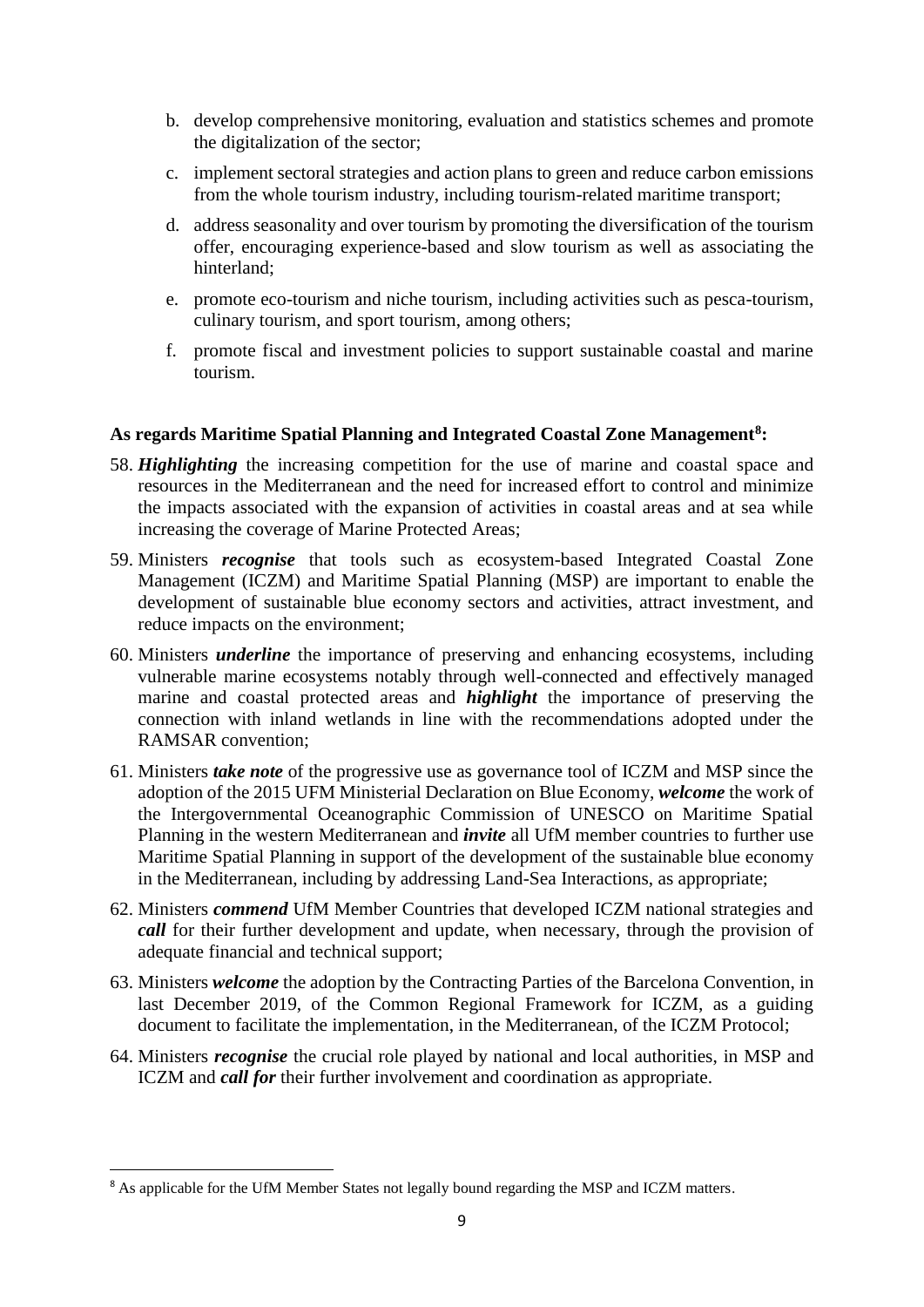### **As regards marine renewable energies:**

- 65. Ministers *recognize* that marine renewable energies (MRE's) can play a crucial role in meeting the reduction targets in greenhouse gas emissions and in combatting climate change;
- 66. Ministers *recognize* the potential role of MRE's for the sustainable development of the economies of the coastal areas and islands and the need for closer regional cooperation;
- 67. Ministers *call for* cooperation on research and innovation towards the development of technologies capable of fully exploiting the potential of MRE sources of the Mediterranean, including combining different marine activities (i.e. renewable energy, aquaculture, fisheries, bio-resources, environmental conservation and restoration, maritime transport, and tourism services) in the same marine space;
- 68. Ministers *call for* offshore operations for renewable energy production to be carried out by taking safety precautions and considering environmental impacts;
- 69. Ministers *call for* the enhancement of relevant regulatory frameworks and facilitation of licensing process while preserving adequate assessment and public consultation prior to installing MRE infrastructure.

### **As regards maritime safety and security of blue economy activities:**

- 70. *Recognising* the importance of ensuring a high level of maritime safety and security throughout the Mediterranean Sea basin, for the protection of citizens and countries, and for the development of a sustainable blue economy;
- 71. Ministers *welcome* the active role taken by the Mediterranean Coast Guard Functions Forum (MedCGFF) in enhancing regional cooperation and promoting understanding of maritime issues of mutual importance and of common interest related to Coast Guard Functions across borders and sectors, both civil and military, and *invite* the forum to develop training activities and further facilitate exchange of information, expertise, technical assistance, training and best practices to address illicit activities at sea;
- 72. Ministers *recall* the importance of improving maritime safety, in accordance with the Conventions of the International Maritime Organisation, capacity to prevent and react against manmade and natural disasters, as well as pollution from ships, in cooperation and within the agreed legal framework, with relevant regional organisations, and through regional institutions such as the regional Maritime Pollution Emergency Response Centre for the Mediterranean Sea (REMPEC) and initiatives, such as the SAFEMED initiative implemented by the European Maritime Safety Agency (EMSA);

#### **As regards sustainable investment in the blue economy:**

- 73. *Concerned* about the critical status of the marine environment in the Mediterranean and the uneven levels of economic development and access to finance, including concessional finance, between countries in the region, both for public and private stakeholders as well as the lack of capacity, in particular in the developing UfM countries;
- 74. Ministers *welcome* the increasing interest of European and International Financial Institutions in the sustainable blue economy, and in particular their active participation in meetings of the UfM Blue Economy Working Group, as well as other events organized by the UfM Co-Presidency and Secretariat;